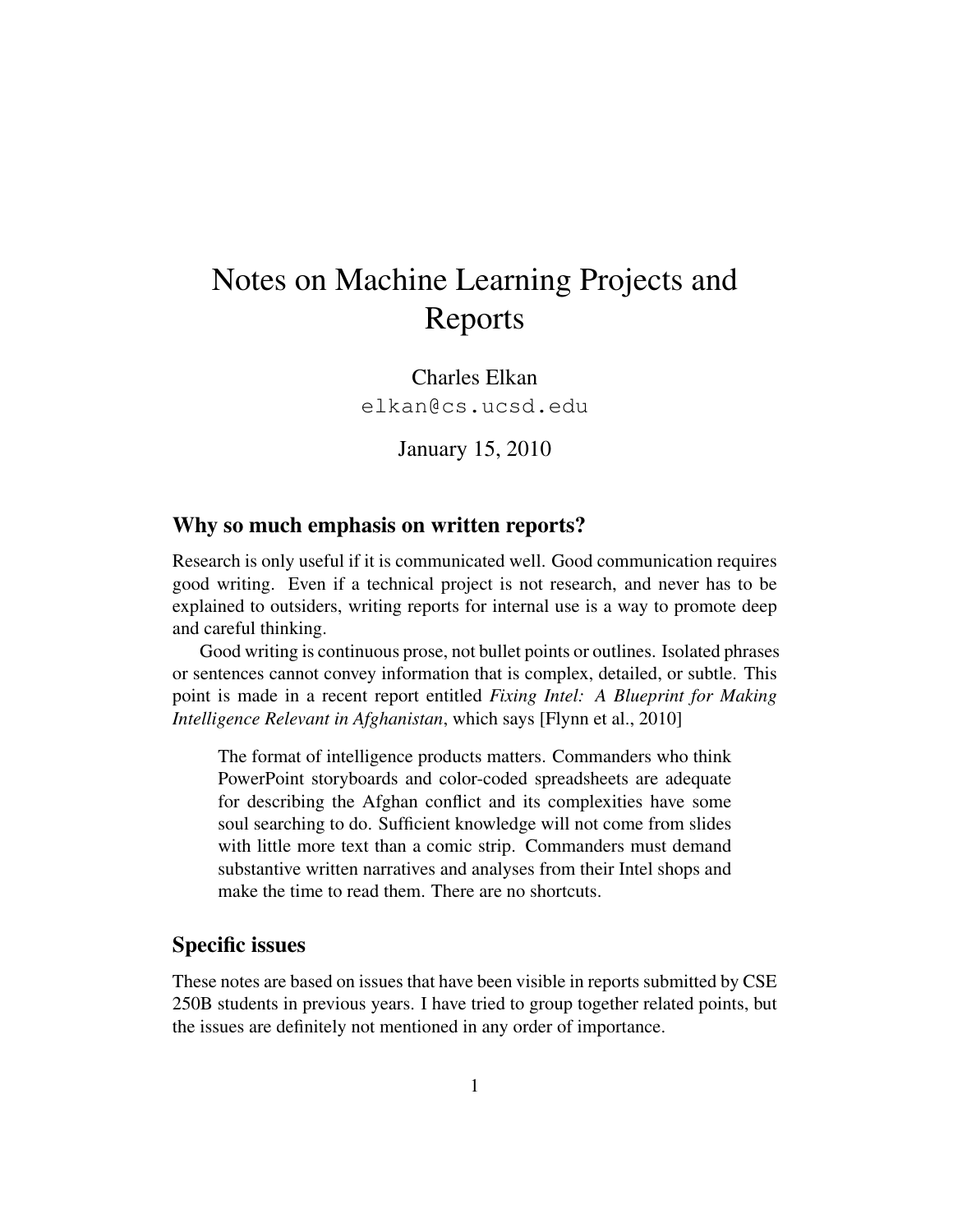On any report, include the date and contact information for the authors, in addition to the names of the authors. This extra information lets you claim priority for your work, and lets readers reach you.

Make anything you write easy to read for a busy reader. Don't make it forbiddingly long, don't use heavyweight paper, don't use an unusually large or small font; do make margins be at least one inch, and do have page numbers. Have a table of contents if and only if the documents is too long to flip through quickly. To make quick scanning easier, section headings should usually be informative short phrases (with or without verbs), not single words or names such as "Results" or "Perceptron."

Always summarize your findings in an abstract and/or in the introduction. Don't write sentences that are almost content-free such as "Experiments and results are discussed." Instead, describe the experiments and state the results briefly. Remember that many readers will read only the abstract and/or the introduction; maximize the useful information that these readers get. Don't bother suggesting an objective for future work (e.g. "preprocessing to reduce noise") unless you also have a specific suggestion for how to achieve the objective.

Write in a plain, taut, precise style that is neither colloquial nor stilted. For example, change "To test an example, you would only need to take the inner product . . . " to "To test an example, compute the inner product . . . " Organize your report logically, not chronologically. Write in the present tense as much as possible. Don't use past or future tenses unless what you are describing is timespecific in a central way.

Writing manuals often say to avoid the passive voice. This is usually good advice, but the more important goal is to avoid sentences that do not have a meaningful subject. Consider "Perceptron classification has been done of the MNIST data." Make it clear *who* did the classification.

If you derive a mathematical result that requires several steps of argument, then express the result as a lemma or theorem, with a clear statement and a separate proof. This makes the result easier to check, easier to think about intuitively separate from its proof, and easier to reuse.

Make sure that the logic of your work and of your arguments is clear and correct. The following are examples of mistakes in logic.

- A conceptual claim: "k-nn performs better than 45-way perceptron because k-nn is directly multiclass."
- Real-world thinking: "92% accuracy seems useful for most applications."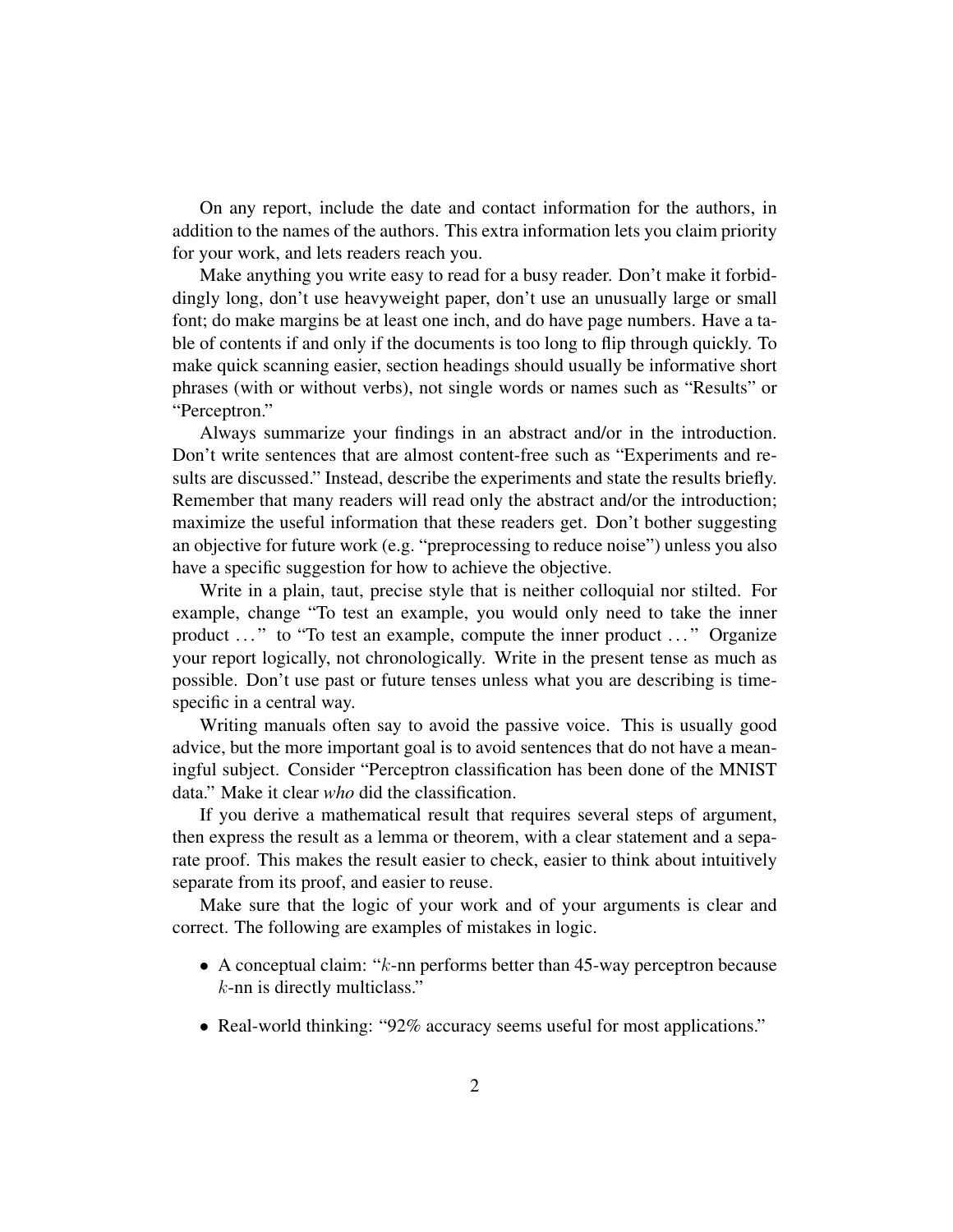- Algorithm analysis: " $k$ -nn is faster for smaller  $k$ ."
- In experiment design, randomizing the order of training or test data is pointless with a nearest-neighbor classifier.
- In algorithm design, breaking ties randomly is not sensible when there is an easy way of using relevant information to break ties non-randomly.

Implementation efficiency is important in order to make your results firmly established, even if no one else will ever reuse your code. For example, one team reported 10-way classification results based on 60,000 training and 10,000 test examples for a perceptron method but based on only 3000 and 500 examples for their nearest-neighbor method. This discrepancy makes it impossible to conclude anything useful about the relative accuracy of the methods.

Use general knowledge and back-of-the-envelope calculations to evaluate the efficiency of your code. Consider the statement "62 million distance calculations took close to two hours on a desktop computer." In  $\mathbb{R}^{784}$ , this is approximately  $62 \cdot 10^6 \cdot 784 = 50 \cdot 10^9$  floating point operations, in 7000 seconds. A modern processor can do at least one gigaflop per second, so a speedup of 100 should be achievable.

Get details correct in your writing. For example, "total error percentage is 0.146" is 100 times smaller than "error rate is 0.146." State findings quantitatively, e.g. don't just write "Nearest-neighbor takes much longer." Do not be imprecise when being precise takes no more space, e.g. do not write "There are about 6000 training examples." Note that many popular datasets are available in multiple versions on the web. The exact number of examples, of features, etc., is a useful indicator of exactly which version is used in a given paper.

Use words in precisely correct ways. All the following are incorrect: "both algorithms yield incredibly low error rates" (do you not believe your own results?) "increase the number of the datasets" (should be cardinality, not number) "error rates depend on the demographics of the training and test sets" (human populations have demographics, not datasets), "using an arbitrary definition of distance" (arbitrary means not well-motivated; "an arbitrary" should be just "any" here). Use standard spelling, including "Euclidean" and "Laplace" not "Euclidian" and "LaPlace." Remember the difference between "principle" and "principal."

Avoid cryptic phrases like "may lead to noise interference." This example has the "nouns in a row" problem: does it mean "interference caused by noise" or "noise caused by interference" or what? Also, it uses words that are fundamentally vague: noise and interference can each have many different technical meanings.